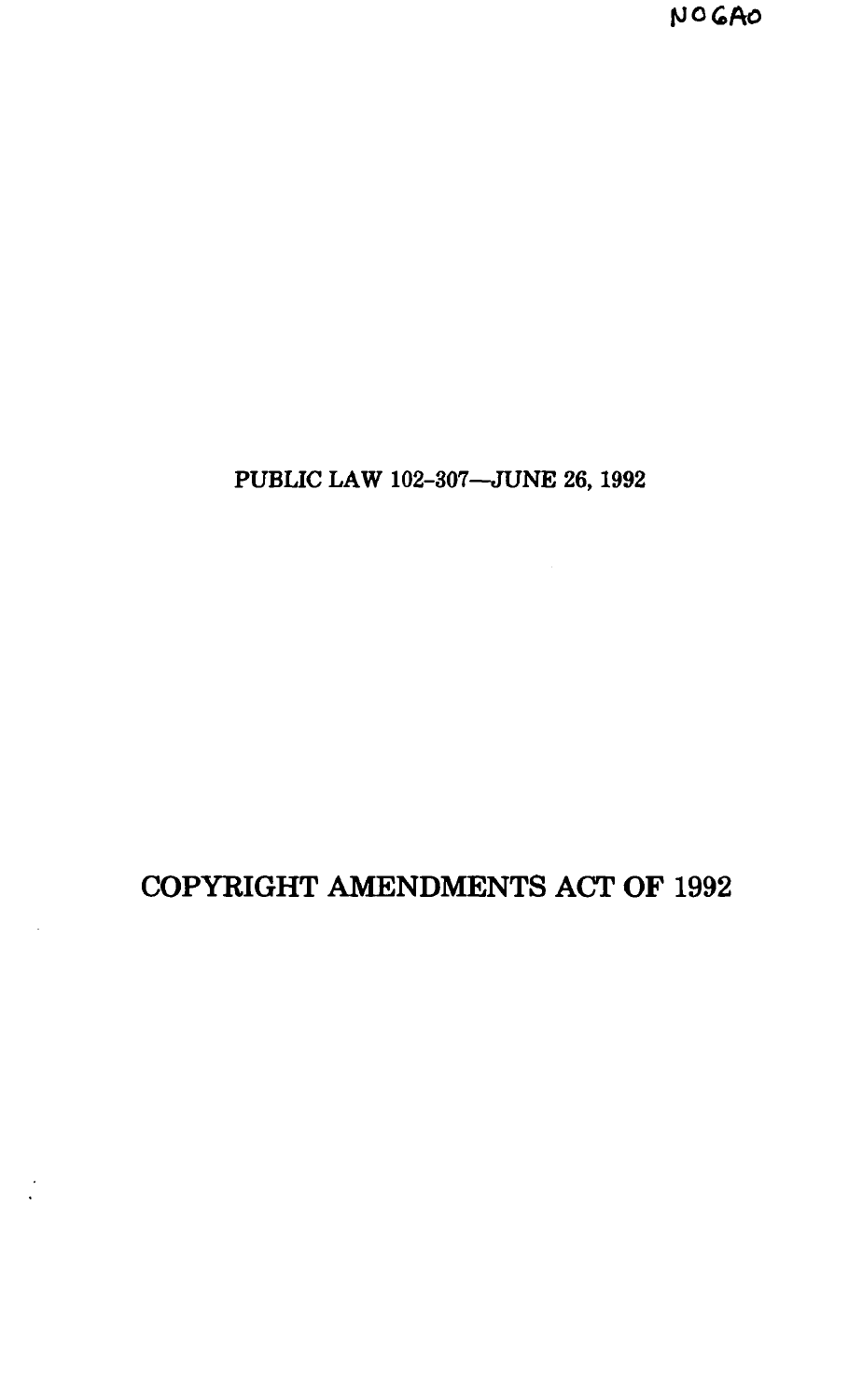$\mathcal{L}_{\text{max}} = \mathcal{L}_{\text{max}}$ 

# Public Law 102-307 102d Congress

# An Act

June 26, 1992 [S. 756]

Copyright Amendments Act of 1992. 17 USC 101 note.

To amend title 17, United States Code, the copyright renewal provisions, and for other purposes.

*Be it enacted by the Senate and House of Representatives of the United States of America in Congress assembled,* 

#### **SECTION 1. SHORT TITLE.**

This Act may be cited as the "Copyright Amendments Act of 1992".

# TITLE I—RENEWAL OF COPYRIGHT

Copyright Renewal Act of 1992. 17 USC 101 note.

#### **SEC. 101. SHORT TITLE.**

This title may be referred to as the "Copyright Renewal Act of 1992".

### **SEC. 102. COPYRIGHT RENEWAL PROVISIONS.**

(a) DURATION OF COPYRIGHT: SUBSISTING COPYRIGHTS.—Section 304(a) of title 17, United States Code, is amended to read as follows:

"(a) COPYRIGHTS IN THEIR FIRST TERM ON JANUARY 1, 1978.— (1)(A) Any copyright, the first term of which is subsisting on January 1, 1978, shall endure for 28 years from the date it was originally secured.

"(B) In the case of—

"(i) any posthumous work or of any periodical, cyclopedic, or other composite work upon which the copyright was originally secured by the proprietor thereof, or

"(ii) any work copyrighted by a corporate body (otherwise than as assignee or licensee of the individual author) or by an employer for whom such work is made for hire,

the proprietor of such copyright shall be entitled to a renewal and extension of the copyright in such work for the further term of 47 years.

" $(C)$  In the case of any other copyrighted work, including a contribution by an individual author to a periodical or to a cyclopedic or other composite work—

"(i) the author of such work, if the author is still living,

"(ii) the widow, widower, or children of the author, if the author is not living,

"(iii) the author's executors, if such author, widow, widower, or children are not living, or

"(iv) the author's next of kin, in the absence of a will of the author,

shall be entitled to a renewal and extension of the copyright in such work for a further term of 47 years.

"(2)(A) At the expiration of the original term of copyright in a work specified in paragraph (1)(B) of this subsection, the copyright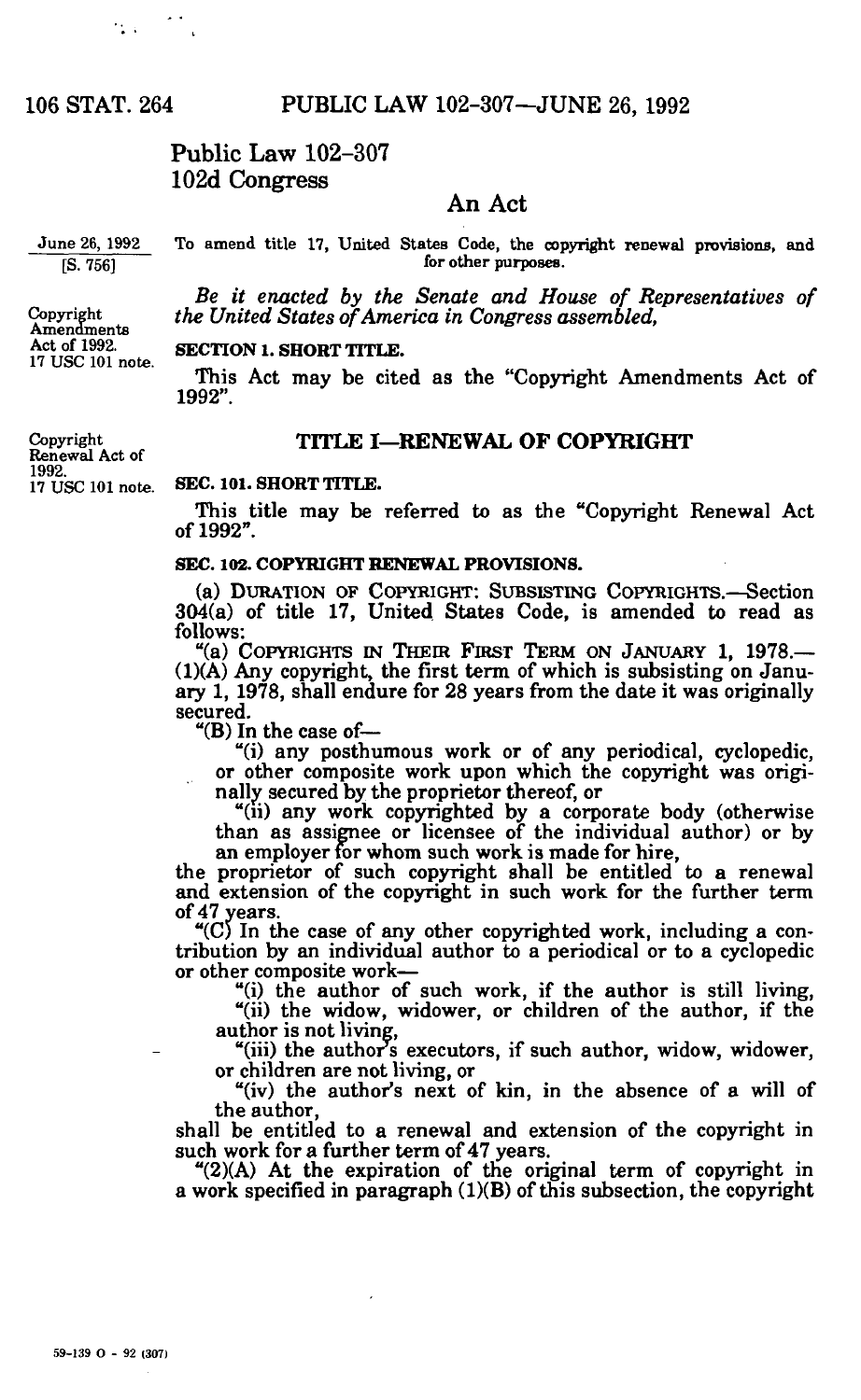all endure for a renewed and extended further term of 47 years, ich—

"(i) if an application to register a claim to such further term has been made to the Copyright Office within 1 year before the expiration of the original term of copyright, and the claim is registered, shall vest, upon the beginning of such further term, in the proprietor of the copyright who is entitled to claim the renewal of copyright at the time the application is made; or

"(ii) if no such application is made or the claim pursuant to such application is not registered, shall vest, upon the beginning of such further term, in the person or entity that was the proprietor of the copyright as of the last day of the original term of copyright.

'(B) At the expiration of the original term of copyright in a irk specified in paragraph (1)(C) of this subsection, the copyright all endure for a renewed and extended further term of 47 years, rich—

"(i) if an application to register a claim to such further term has been made to the Copyright Office within 1 year before the expiration of the original term of copyright, and the claim is registered, shall vest, upon the beginning of such further term, in any person who is entitled under paragraph  $(1)(C)$  to the renewal and extension of the copyright at the time the application is made; or

"(ii) if no such application is made or the claim pursuant to such application is not registered, shall vest, upon the beginning of such further term, in any person entitled under paragraph (1)(C), as of the last day of the original term of copyright, to the renewal and extension of the copyright.

"(3XA) An application to register a claim to the renewed and tended term of copyright in a work may be made to the Copyright fice-

"(i) within 1 year before the expiration of the original term of copyright by any person entitled under paragraph (1) (B) or (C) to such further term of 47 years; and

"(ii) at any time during the renewed and extended term by any person in whom such further term vested, under paragraph (2) (A) or (B), or by any successor or assign of such person, if the application is made in the name of such person. "(B) Such an application is not a condition of the renewal and tension of the copyright in a work for a further term of 47 ars.

" $(4)$ (A) If an application to register a claim to the renewed and tended term of copyright in a work is not made within 1 year ;fore the expiration of the original term of copyright in a work, if the claim pursuant to such application is not registered, en a derivative work prepared under authority of a grant of transfer or license of the copyright that is made before the piration of the original term of copyright may continue to be sed under the terms of the grant during the renewed and extended rm of copyright without infringing the copyright, except that ich use does not extend to the preparation during such renewed id extended term of other derivative works based upon the copyghted work covered by such grant.

 $E(B)$  If an application to register a claim to the renewed and :tended term of copyright in a work is made within 1 year before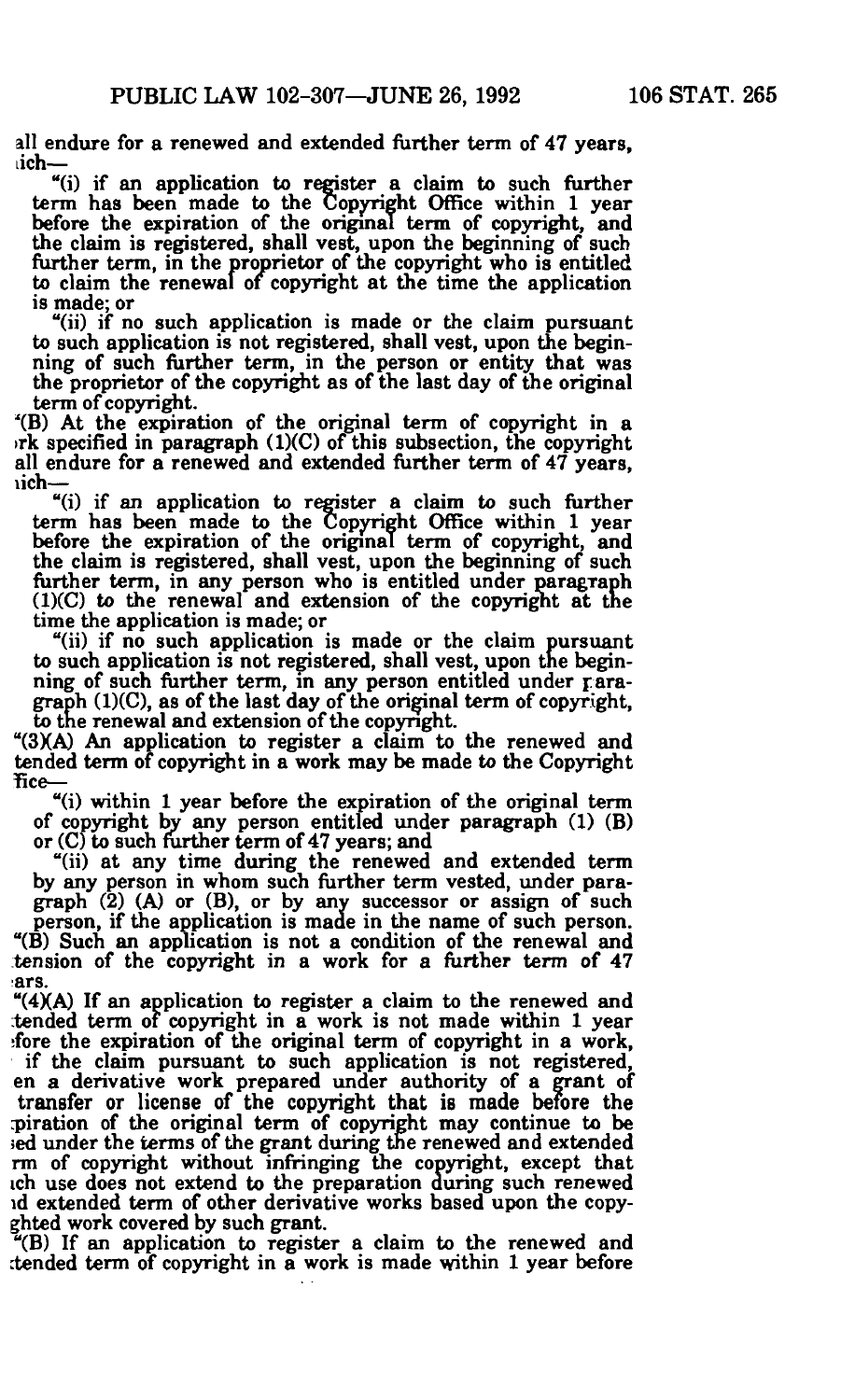its expiration, and the claim is registered, the certificate of such registration shall constitute prima facie evidence as to the validity of the copyright during its renewed and extended term and of the facts stated in the certificate. The evidentiary weight to be accorded the certificates of a registration of a renewed and extended term of copyright made after the end of that 1-year period shall be within the discretion of the court.".

(b) REGISTRATION.—(1) Section 409 of title 17, United States Code, is amended by adding at the end the following:

"If an application is submitted for the renewed and extended term provided for in section 304(a)(3)(A) and an original term registration has not been made, the Register may request information with respect to the existence, ownership, or duration of the copyright for the original term."

(2) Section 101 of title 17, United States Code, is amended by inserting after the definition of "publication" the following:

"Registration", for purposes of sections  $205(c)(2)$ , 405, 406,  $410(d)$ ,  $411$ ,  $412$ , and  $506(e)$ , means a registration of a claim

in the original or the renewed and extended term of copyright.". **17 USC 304 note. (c) LEGAL EFFECT OF RENEWAL OF COPYRIGHT UNCHANGED.—**  The renewal and extension of a copyright for a further term of 47 years provided for under paragraphs (1) and (2) of section 304(a) of title 17, United States Code (as amended by subsection (a) of this section) shall have the same effect with respect to any grant, before the effective date of this section, of a transfer or license of the further term as did the renewal of a copyright before the effective date of this section under the law in effect at the time of such grant.

(d) CONFORMING AMENDMENT.—Section 304(c) of title 17, United States Code, is amended in the matter preceding paragraph (1) by striking "second proviso of subsection (a)" and inserting "subsection  $(a)(1)(C)$ ".

(e) REGISTRATION PERMISSIVE.—Section 408(a) of title 17, United States Code, is amended by striking "At" and all that follows through "unpublished work," and inserting "At any time during the subsistence of the first term of copyright in any published or unpublished work in which the copyright was secured before January 1, 1978, and during the subsistence of any copyright secured on or after that date,".

(f) COPYRIGHT OFFICE FEES.—Section 708(a)(2) of title 17, United States Code, is amended—

(1) by striking "in its first term"; and

(2) by striking "\$12" and inserting "\$20".

**17 USC 101 note. (g) EFFECTIVE DATE; COPYRIGHTS AFFECTED BY AMENDMENT.—**  (1) Subject to paragraphs (2) and (3), this section and the amendments made by this section shall take effect on the date of the enactment of this Act.

(2) The amendments made by this section shall apply only to those copyrights secured between January 1, 1964, and December 31, 1977. Copyrights secured before January 1, 1964, shall be governed by the provisions of section 304(a) of title 17, United States Code, as in effect on the day before the effective date of this section.

(3) This section and the amendments made by this section shall not affect any court proceedings pending on the effective date of this section.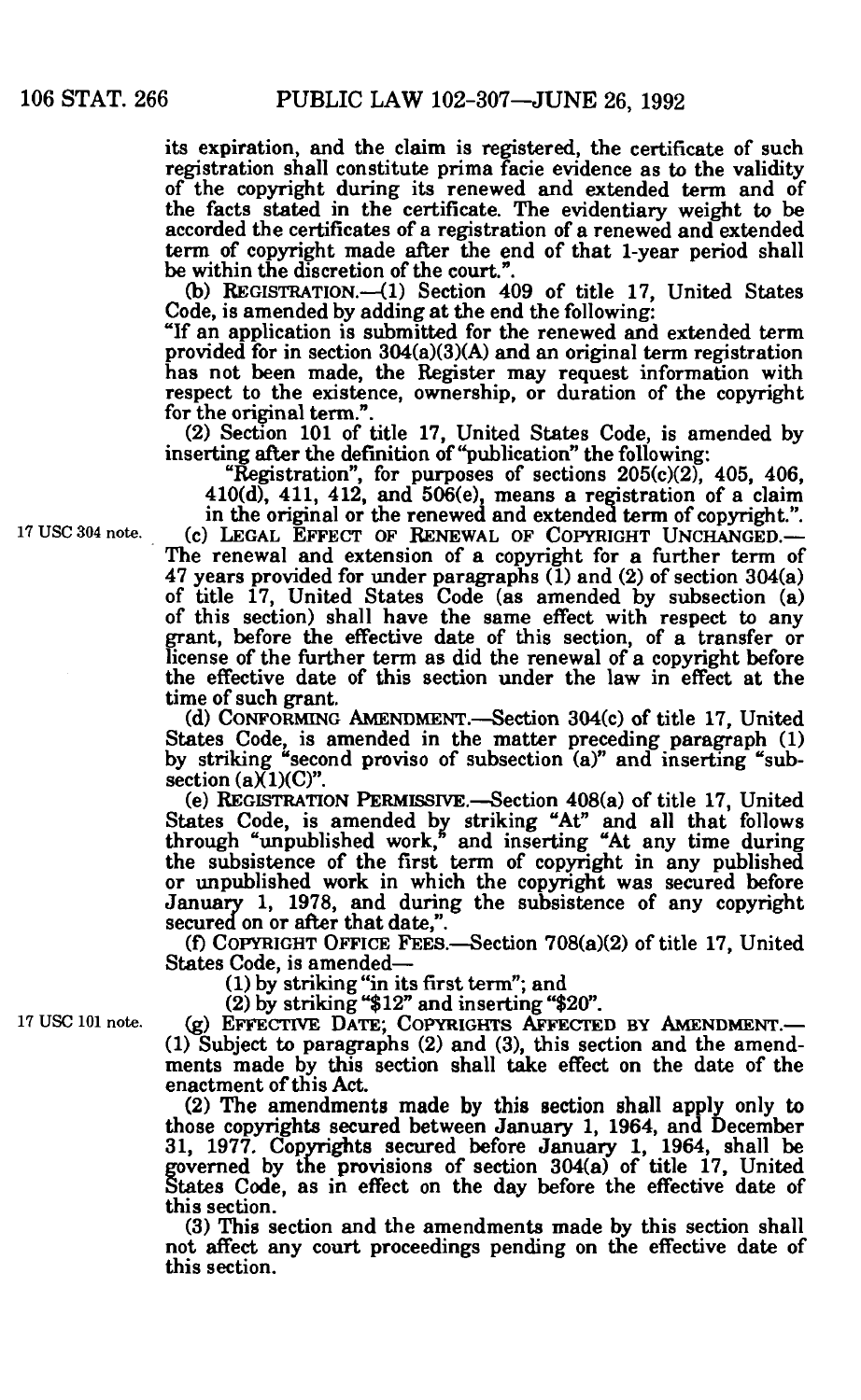# **TITLE H—NATIONAL FILM PRESERVATION**

### **SEC. 201. SHORT TITLE.**

This title may be cited as the "National Film Preservation Act of 1992".

#### **SEC. 202. NATIONAL FILM REGISTRY OF THE LIBRARY OF CONGRESS.**

The Librarian of Congress (hereinafter in this title referred to as the "Librarian") shall establish a National Film Registry pursuant to the provisions of this title, for the purpose of maintaining and preserving films that are culturally, historically, or aesthetically significant.

# **SEC. 203. DUTIES OF THE LIBRARIAN OF CONGRESS.**

(a) STUDY OF FILM PRESERVATION.—(1) The Librarian shall, after consultation with the Board established pursuant to section 204, conduct a study on the current state of film preservation and restoration activities, including the activities of the Library of Congress and the other major film archives in the United States. The Librarian shall, in conducting the study—

(A) take into account the objectives of the national film preservation program set forth in clauses (i) through (iii) of subsection  $(b)(1)(A)$ ; and

(B) consult with film archivists, educators and historians, copyright owners, film industry representatives, including those involved in the preservation of film, and others involved in activities related to film preservation.

The study shall include an examination of the concerns of private organizations and individuals involved in the collection and use of abandoned films such as training, educational, and other historically important films.

(2) Not later than 1 year after the date of the enactment of Reports. this Act, the Librarian shall submit to the Congress a report containing the results of the study conducted under paragraph (1).

(b) POWERS.—(1) The Librarian shall, after consultation with the Board, do the following:

(A) After completion of the study required by subsection (a), the Librarian shall, taking into account the results of the study, establish a comprehensive national film preservation program for motion pictures, in conjunction with other film archivists and copyright owners. The objectives of such a program shall include—

(i) coordinating activities to assure that efforts of archivists and copyright owners, and others in the public and private sector, are effective and complementary;

(ii) generating public awareness of and support for those activities; and

(iii) increasing accessibility of films for educational purposes, and improving nationwide activities in the preservation of works in other media such as videotape.

(B) The Librarian shall establish guidelines and procedures under which films may be included in the National Film Registry, except that no film shall be eligible for inclusion in the National Film Registry until 10 years after such film's first publication.

National Film Preservation Act of 1992. Arts and humanities. 2 USC 179 note.

Establishment. 2 USC 179.

2 USC 179a.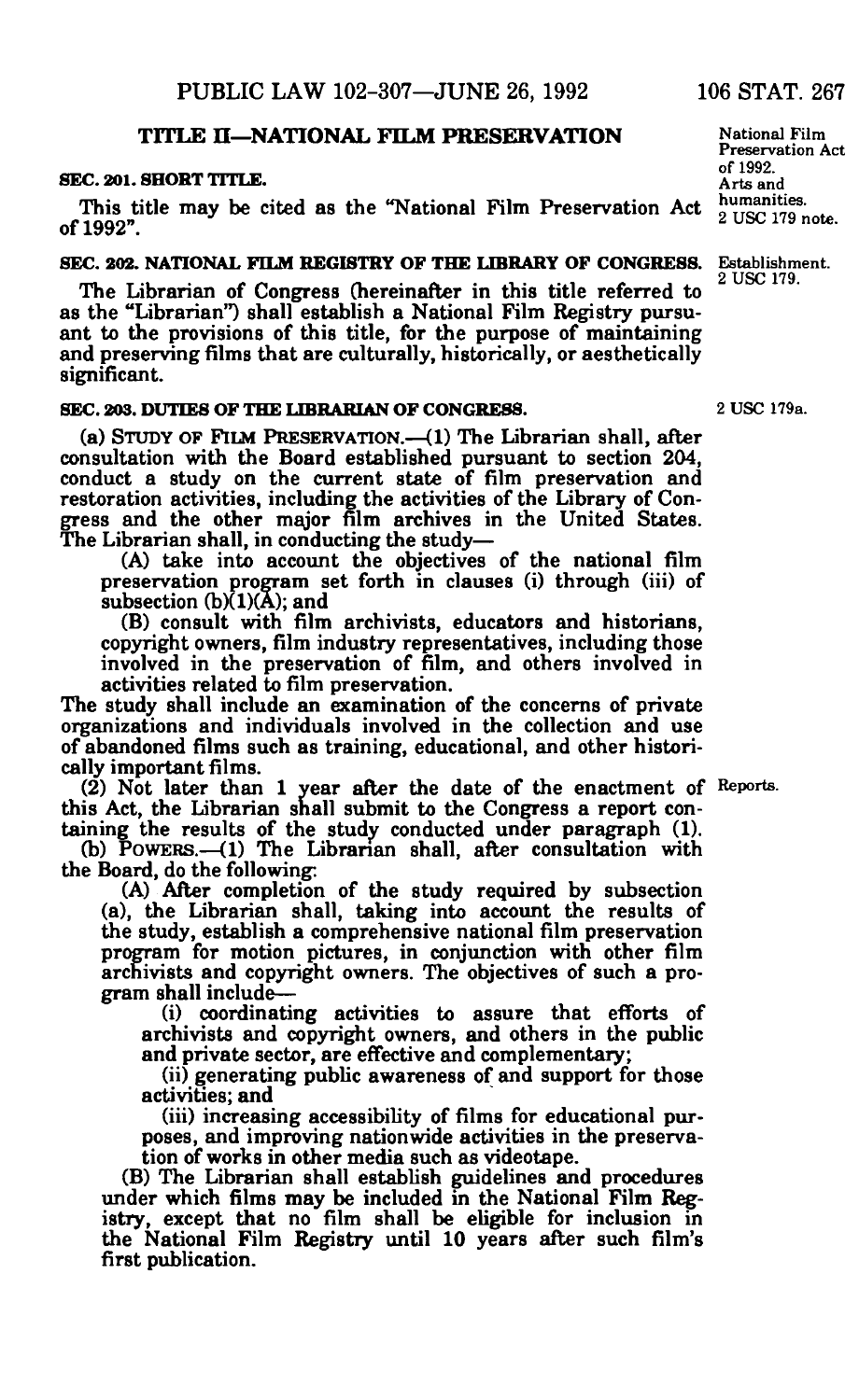(C) The Librarian shall establish procedures under which the general public may make recommendations to the Board regarding the inclusion of films in the National Film Registry.

(D) The Librarian shall establish procedures for the examination by the Librarian of prints of films named for inclusion in the National Film Registry to determine their eligibility for the use of the seal of the National Film Registry under paragraph (3).

(E) The Librarian shall determine which films satisfy the criteria established under subparagraph (B) and qualify for inclusion in the National Film Registry, except that the Librarian shall not select more than 25 films each year for inclusion in the Registry.

(2) The Librarian shall publish in the Federal Register the name of each film that is selected for inclusion in the National Film Registry.

(3) The Librarian shall provide a seal to indicate that a film has been included in the National Film Registry and is the Registry version of that film.

(4) The Librarian shall publish in the Federal Register the criteria used to determine the Registry version of a film.

(5) The Librarian shall submit to the Congress a report, not less than once every two years, listing films included in the National Film Registry and describing the activities of the Board.

 $(c)$  SEAL.—The seal provided under subsection  $(b)(3)$  may be used on any copy of the Registry version of a film. Such seal may be used only after the Librarian has examined and approved the print from which the copy was made. In the case of copyrighted works, only the copyright owner or an authorized licensee of the copyright may place or authorize the placement of the seal on a copy of a film selected for inclusion in the National Film Registry, and the Librarian may place the seal on any print or copy of the film that is maintained in the National Film Registry Collection of the Library of Congress. The person authorized to place the seal on a copy of a film selected for inclusion in the National Film Registry may accompany such seal with the following language: "This film is included in the National Film Registry, which is maintained by the Library of Congress, and was preserved under the National Film Preservation Act of 1992.".

(d) DEVELOPMENT OF STANDARDS.—The Librarian shall develop standards or guidelines by which to assess the preservation or restoration of films that will qualify films for use of the seal under this section.

Establishment. 2 USC 179b.

# **SEC. 204. NATIONAL FILM PRESERVATION BOARD.**

(a) NUMBER AND APPOINTMENT.—(1) The Librarian shall establish in the Library of Congress a National Film Preservation Board to be comprised of up to 18 members, who shall be selected by the Librarian in accordance with the provisions of this section. Subject to subparagraphs (C) and (0), the Librarian shall request each organization listed in subparagraphs (A) through (P) to submit to the Librarian a list of not less than 3 candidates qualified to serve as a member of the Board. Except for the membersat-large appointed under paragraph (2), the Librarian shall appoint 1 member from each such list submitted by such organizations, and shall designate from that list an alternate who may attend

Federal Register, publication.

Federal Register, publication. Reports.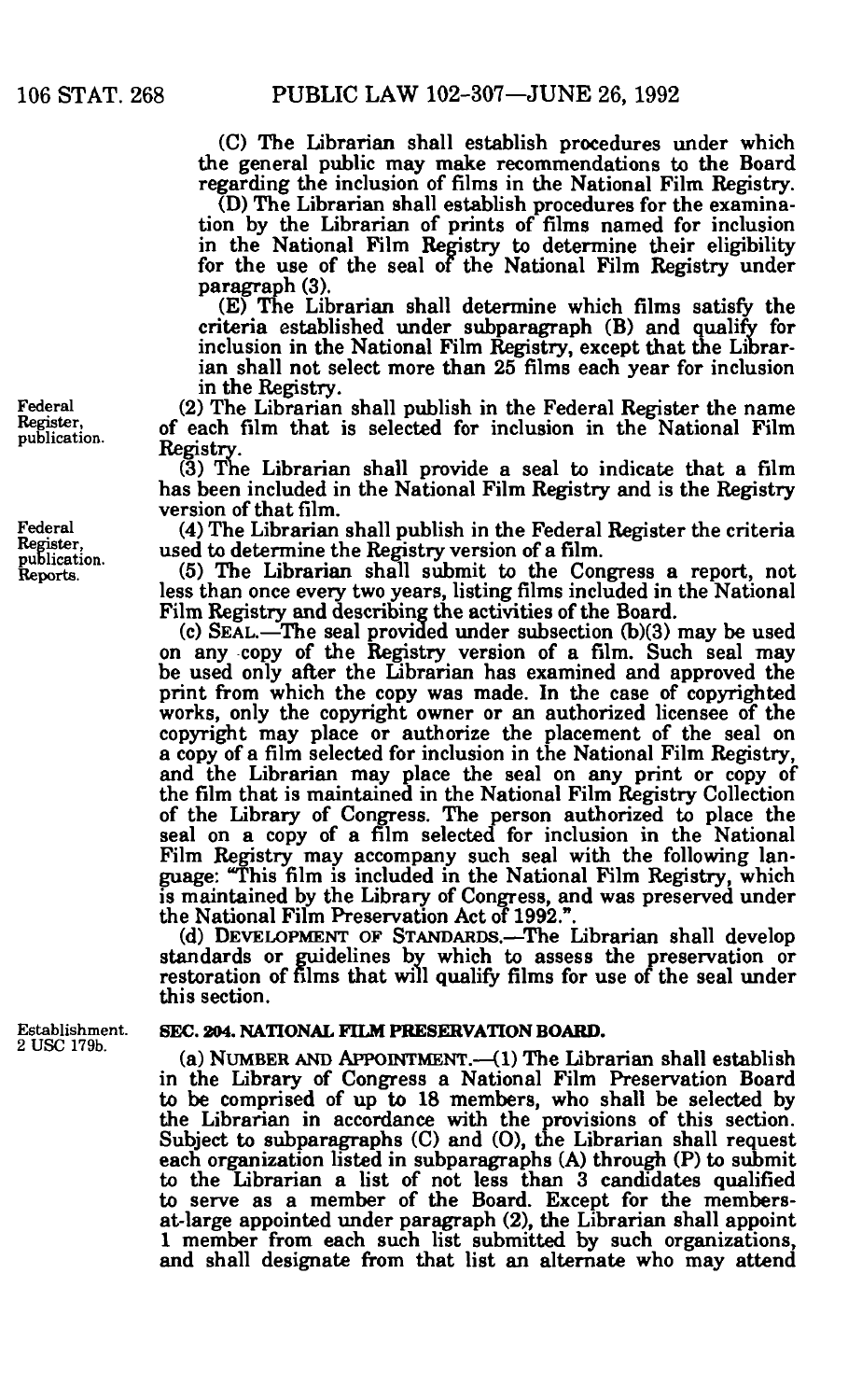**those meetings to which the individual appointed to the Board cannot attend. The organizations are the following:** 

**(A) The Academy of Motion Pictures Arts and Sciences.** 

**(B) The Directors Guild of America.** 

**(C) The Writers Guild of America. The Writers Guild of America East and the Writers Guild of America West shall each nominate not less than 3 candidates, and a representative from 1 such organization shall be selected as the member and a representative from the other such organization as the alternate.** 

**(D) The National Society of Film Critics.** 

**(E) The Society for Cinema Studies.** 

**(F) The American Film Institute.** 

**(G) The Department of Theatre, Film and Television of the College of Fine Arts at the University of California, Los Angeles.** 

**(H) The Department of Film and Television of the Tisch School of the Arts at New York University.** 

**(I) The University Film and Video Association.** 

**(J) The Motion Picture Association of America.** 

**(K) The National Association of Broadcasters.** 

**(L) The Alliance of Motion Picture and Television Producers. (M) The Screen Actors Guild of America.** 

**(N) The National Association of Theater Owners.** 

**(O) The American Society of Cinematographers and the International Photographers Guild, which shall jointly submit 1 list of candidates from which a member and alternate will be selected.** 

**(P) The United States members of the International Federation of Film Archives.** 

**(2) In addition to the Members appointed under paragraph (1), the Librarian shall appoint up to 2 members-at-large. The Librarian shall select the at-large members from names submitted by organizations in the film industry, creative artists, producers, film critics, film preservation organizations, academic institutions with film study programs, and others with knowledge of copyright law and of the importance, use, and dissemination of films. The Librarian shall, in selecting 1 such member-at-large, give preference to individuals who are responsible for commercial film libraries. The Librarian shall also select from the names submitted under this paragraph an alternate for each member-at-large, who may attend those meetings to which the member-at-large cannot attend.** 

**(b) CHAIRPERSON.—The Librarian shall appoint 1 member of the Board to serve as Chairperson.** 

**(c) TERM OF OFFICE.—<1) The term of each member of the Board shall be 3 years, except that there shall be no limit to the number of terms that any individual member may serve.** 

**(2) A vacancy in the Board shall be filled in the manner in which the original appointment was made under subsection (a), except that the Librarian may fill the vacancy from a list of candidates previously submitted by the organization or organizations involved. Any member appointed to fill a vacancy before the expiration of the term for which his or her predecessor was appointed shall be appointed only for the remainder of such term.** 

**(d) QUORUM.—9 members of the Board shall constitute a quorum but a lesser number may hold hearings.** 

**(e) BASIC PAY.—Members of the Board shall serve without pay. While away from their home or regular places of business in the**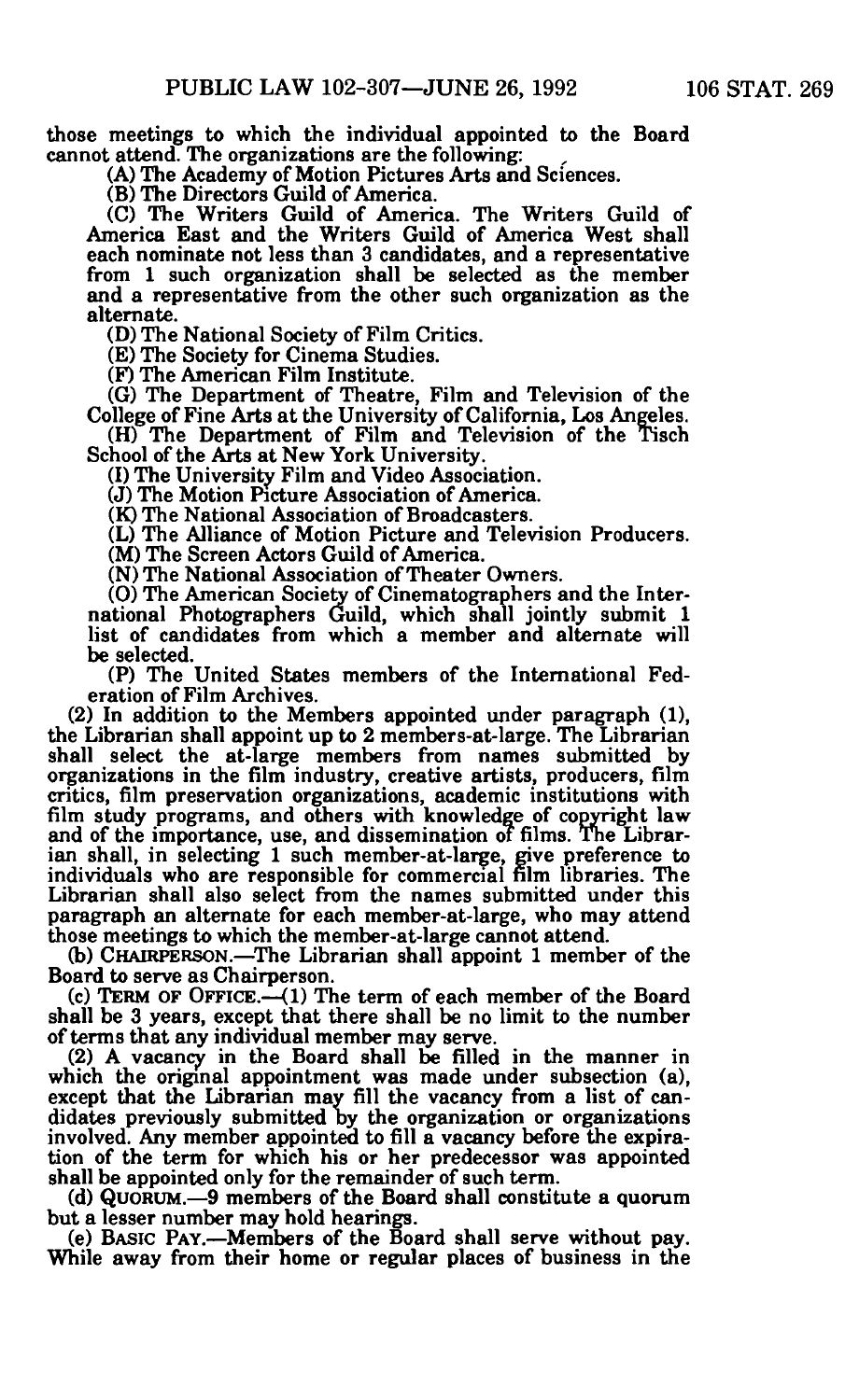be allowed travel expenses, including per diem in lieu of subsistence, erformance of functions of the Board, members of the Board shall in the same manner as persons employed intermittently in Government service are allowed expenses under section 5701 of title 5, United States Code.

(f) MEETINGS.—The Board shall meet at least once each calendar year. Meetings shall be at the call of the Librarian.

(g) CONFLICT OF INTEREST.—The Librarian shall establish rules and procedures to address any potential conflict of interest between a member of the Board and the responsibilities of the Board.

#### **2 USC 179c. SEC. 205. RESPONSIBILITIES AND POWERS OF BOARD.**

(a) IN GENERAL.—The Board shall review nominations of films submitted to it for inclusion in the National Film Registry and shall consult with the Librarian, as provided in section 203, with respect to the inclusion of such films in the Registry and the preservation of these and other films that are culturally, historically, or aesthetically significant.

(b) NOMINATION OF FILMS.—The Board shall consider, for inclusion in the National Film Registry, nominations submitted by the general public as well as representatives of the film industry, such as the guilds and societies representing actors, directors, screenwriters, cinematographers and other creative artists, producers, film critics, film preservation organizations, and representatives of academic institutions with film study programs. The Board shall nominate not more than 25 films each year for inclusion in the Registry.

(c) GENERAL POWERS.—The Board may, for the purpose of carrying out its duties, hold such hearings, sit and act at such times and places, take such testimony, and receive such evidence, as the Librarian and the Board considers appropriate.

#### **2 USC 179d. SEC. 206. NATIONAL FILM REGISTRY COLLECTION OF THE LIBRARY OF CONGRESS.**

(a) ACQUISITION OF ARCHIVAL QUALITY COPIES.—The Librarian shall endeavor to obtain, by gift from the owner, an archival quality copy of the Registry version of each film included in the National Film Registry. Whenever possible, the Librarian shall endeavor to obtain the best surviving materials, including preprint materials.

(b) ADDITIONAL MATERIALS.—The Librarian shall endeavor to obtain, for educational and research purposes, additional materials related to each film included in the National Film Registry, such as background materials, production reports, shooting scripts (including continuity scripts) and other similar materials.

(c) PROPERTY OF UNITED STATES.—All copies of films on the National Film Registry that are received by the Librarian and other materials received by the Librarian under subsection (b) shall become the property of the United States Government, subject to the provisions of title 17, United States Code.

(d) NATIONAL FILM REGISTRY COLLECTION.—All copies of films on the National Film Registry that are received by the Librarian and other materials received by the Librarian under subsection (b) shall be maintained in a special collection in the Library of Congress to be known as the "National Film Registry Collection Regulations. of the Library of Congress". The Librarian shall, by regulation, and in accordance with title 17, United States Code, provide for reasonable access to films in such collection for scholarly and research purposes.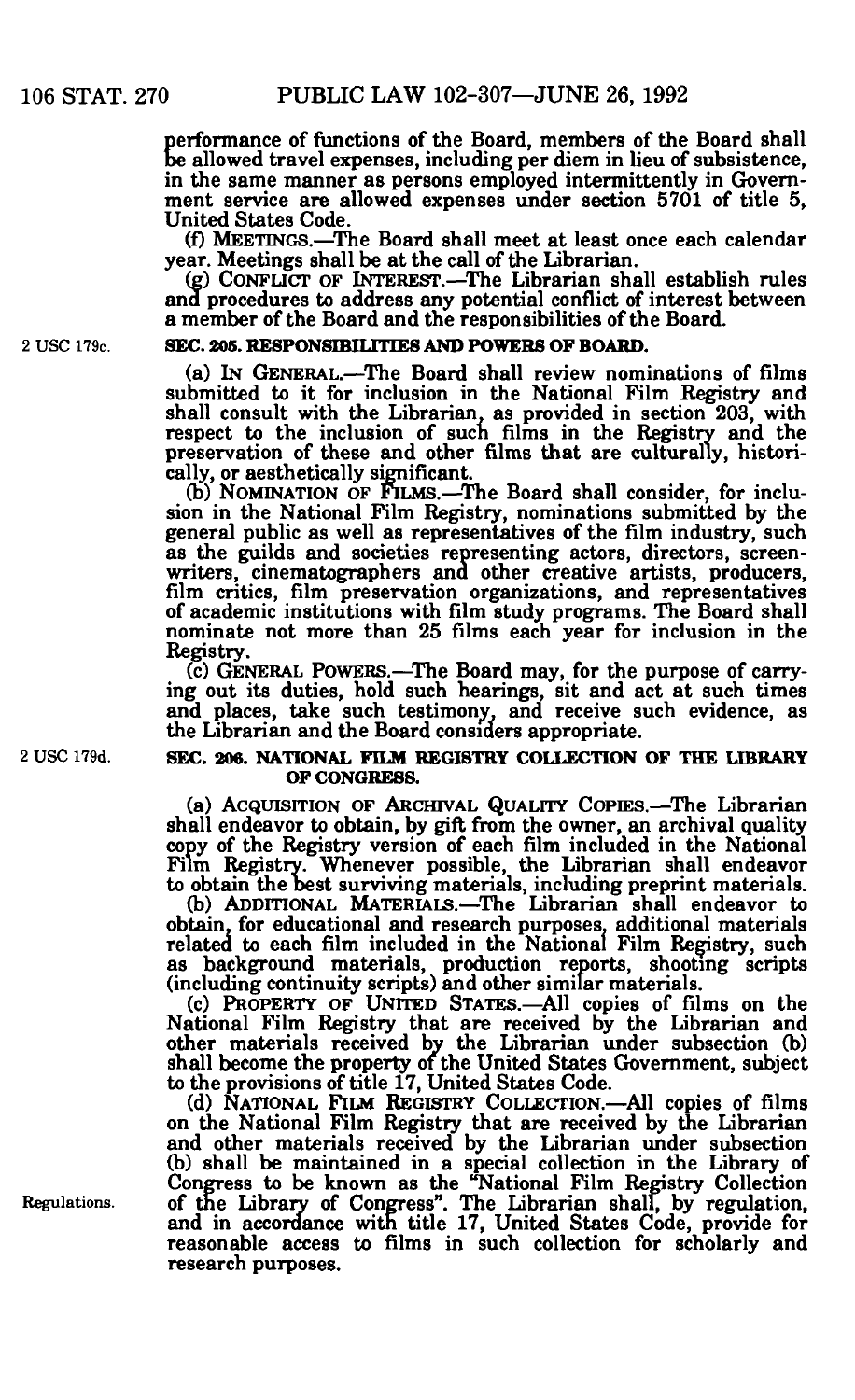# **SEC. 207. SEAL OF THE NATIONAL FILM REGISTRY.** 2 USC 179e.

(a) USE OF THE SEAL.—(1) No person shall knowingly distribute or exhibit to the public a version of a film which bears the seal described in section 203(bX3) if such film—

(A) is not included in the National Film Registry; or

(B) is included in the National Film Registry, but such copy was not made from a print that was examined and approved

for the use of the seal by the Librarian under section 203(c). (2) No person shall knowingly use the seal described in section 203(b)(3) to promote any version of a film other than a Registry version.

(b) EFFECTIVE DATE OF THE SEAL.—The use of the seal described in section 203(b)(3) shall be effective for each film after the Librarian publishes in the Federal Register the name of that film as selected for inclusion in the National Film Registry.

#### **ISEC. 208. REMEDIES.** 2 USC 179f.

(a) JURISDICTION.—The several district courts of the United States shall have jurisdiction, for cause shown, to prevent and restrain violations of section 207(a).

(b) RELIEF.—(1) Except as provided in paragraph (2), relief for a violation of section 207(a) shall be limited to the removal of the seal of the National Film Registry from the film involved in the violation.

(2) In the case of a pattern or practice of the willful violation of section 207(a), the United States district courts may order a civil fine of not more than \$10,000 and appropriate injunctive relief.

#### **SEC. 209. LIMITATIONS OF REMEDIES.** 2 USC 179g.

The remedies provided in section 208 shall be the exclusive remedies under this title, or any other Federal or State law, regarding the use of the seal described in section 203(b)(3).

# **SEC. 210. STAFF OF BOARD; EXPERTS AND CONSULTANTS.** 2 USC 179h.

(a) STAFF.—The Librarian may appoint and fix the pay of such, personnel as the Librarian considers appropriate to carry out this title.

(b) EXPERTS AND CONSULTANTS.—The Librarian may, in carrying out this title, procure temporary and intermittent services under section 3109(b) of title 5, United States Code, but at rates for individuals not to exceed the daily equivalent of the maximum rate of basic pay payable for GS-15 of the General Schedule. In no case may a member of the Board be paid as an expert or consultant under such section.

# **SEC. 211. DEFINITIONS.** 2 USC 179i.

As used in this title—

(1) the term "Librarian" means the Librarian of Congress; (2) the term "Board" means the National Film Preservation Board;

(3) the term "film" means a "motion picture" as defined in section 101 of title 17, United States Code, except that such term does not include any work not originally fixed on film stock, such as a work fixed on videotape or laser disks;

(4) the term "publication" means "publication" as defined in section 101 of title 17, United States Code; and